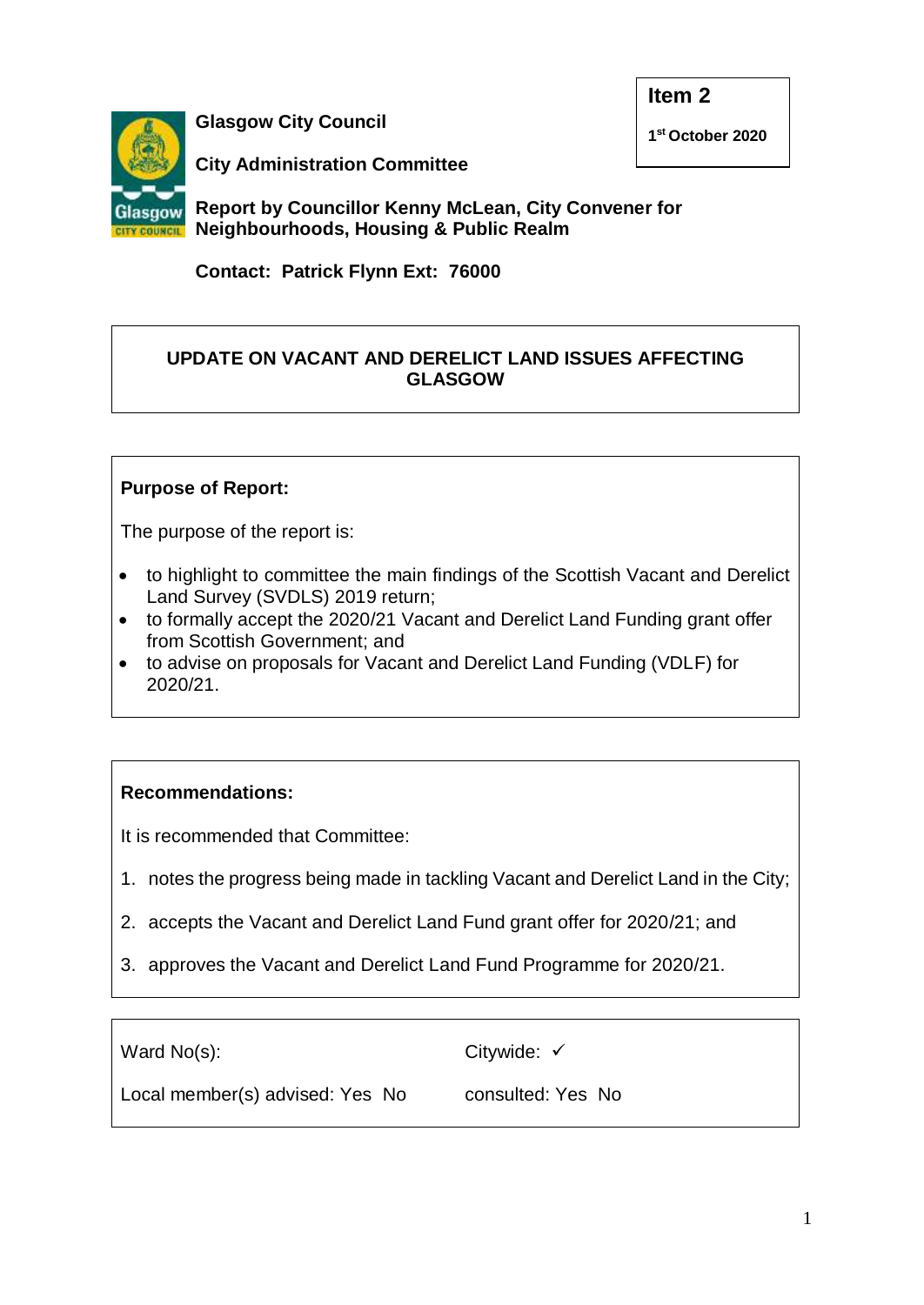### **1. BACKGROUND**

- 1.1 The Scottish Vacant and Derelict Land Survey (SVDLS) is a survey undertaken annually to establish the extent and state of vacant and derelict land in Scotland. The survey has been operating since 1988 and is managed by Scottish Government statisticians.
- 1.2 Glasgow has consistently had the highest concentration of urban vacant and derelict land of any local authority in Scotland. Scottish Government acknowledges the extent of the problem experienced by Glasgow and a small number of other authorities by allocating a ring-fenced budget for the purpose of bringing vacant land into beneficial use in accordance with Council and Government objectives.
- 1.3 Key issues for Glasgow include:
	- the complex mix of poor ground conditions, fragmented ownership and inadequate infrastructure relating to many sites that restricts the availability of land ready for development and acts as a brake on the economic potential of the City; and,
	- the blighting impact of derelict land on local communities, most disproportionately affecting those suffering from multiple deprivation.

#### **2. SCOTTISH VACANT AND DERELICT LAND SURVEY 2019 MAIN FINDINGS FOR GLASGOW**

2.1 The figure for Vacant and Derelict Land in Glasgow for 2019 was 954 hectares, which is a reduction of 51 hectares or 5.1% compared with 2019 figures. This is equivalent to 71 full-sized football pitches. These figures confirm the continuation of the downward trend over the last decade.

| rapie 1                                             |                 |              |  |  |  |
|-----------------------------------------------------|-----------------|--------------|--|--|--|
|                                                     | No of<br>sites* | Area<br>(ha) |  |  |  |
| Level of vacant and derelict land in the City, 2018 | 721             | 1,005        |  |  |  |
| Level of vacant and derelict land in the City, 2019 | 688             | 954          |  |  |  |
| Net Change across the City                          | -33             | -51          |  |  |  |

| v | יי |  |
|---|----|--|
|   |    |  |

\*NB only sites greater than  $0.1$ ha/1,000 $m<sup>2</sup>$  are eligible for inclusion on the Register.

2.2 Approximately two thirds of the land removed from the register in 2019 was for residential development. This included 750 housing units developed through the Council's Affordable Housing Supply Program (AHSP). The next largest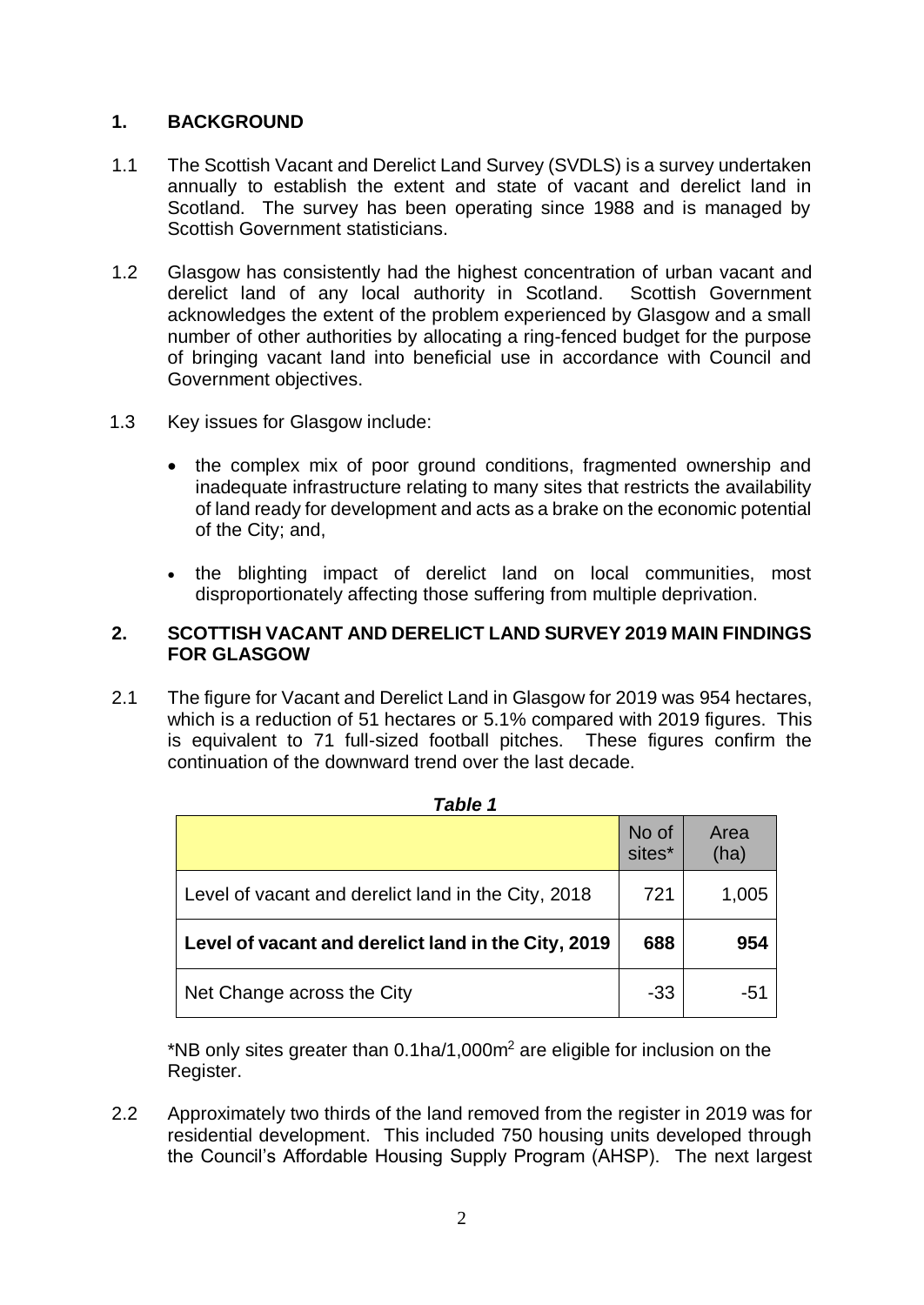reduction was due to sites being developed for greenspace, recreation and leisure; other reductions include commercial, transport and utility services.

- 2.3 In the last ten annual Surveys, Glasgow has seen a year-on-year reduction in the level of vacant and derelict land. Whilst this result is encouraging, much of this reduction can be attributed to public sector led regeneration activities such as Transformational Regeneration Areas (TRAs) or the Affordable Housing Supply Program (AHSP).
- 2.4 Some of the other main findings of the SVDLS 2019 demonstrate the successes Glasgow achieved over the year, while at the same time highlighting the scale of problem still to be tackled:
	- The distribution of vacant and derelict land continues to be concentrated in the east and the north of the City, with smaller concentrations in other inner city and peripheral areas;
	- Half of the sites on the Register are in local authority control. This represents both a challenge and a significant opportunity for the Council. These issues are more fully explored in the draft Vacant and Derelict Land Assets Plan, presented to City Administration Committee on 13 June 2019;
	- A high proportion of sites are categorised as long term vacant, i.e. more than 15 years. These sites are the focus of the Scottish Land Commission's Vacant and Derelict Land Task Force. Senior Council officers continue to engage with and advise the Task Force and to influence future policy;
	- More detailed statistical analysis of the 2019 return was published on the Scottish Government website on 24 April 2020 and is available at: <https://www.gov.scot/publications/scottish-vacant-derelict-land-survey-2019/>
- 2.5 The Scottish Vacant and Derelict Land Survey 2020 is affected by COVID-19. Scottish Government have requested submission by 18<sup>th</sup> December 2020. Updates are being gathered from desktop sources, including aerial mapping and reviews of planning data. It is hoped that physical site surveys can be carried out ahead of the December deadline. Scottish Government expect the publish full survey results in spring 2021.

# **3 VACANT AND DERELICT LAND FUND PROGRAMME 2020/21**

- 3.1 A one year allocation of Vacant and Derelict Land funding for Glasgow for 2020/21 was confirmed in January 2020 as £2,316,000.
- 3.2 Scottish Government's objectives for the 2020/21 VDLF Programme are:
	- Objective 1: Tackle Long Term (more than 15 years) Vacant and Derelict Land (VDL).
	- Objective 2: Stimulate economic growth and job creation.
	- Objective 3: Develop a diverse sustainable environment with a focus on either permanent or temporary greenspace.
	- Objective 4: Support Communities to flourish and tackle inequalities.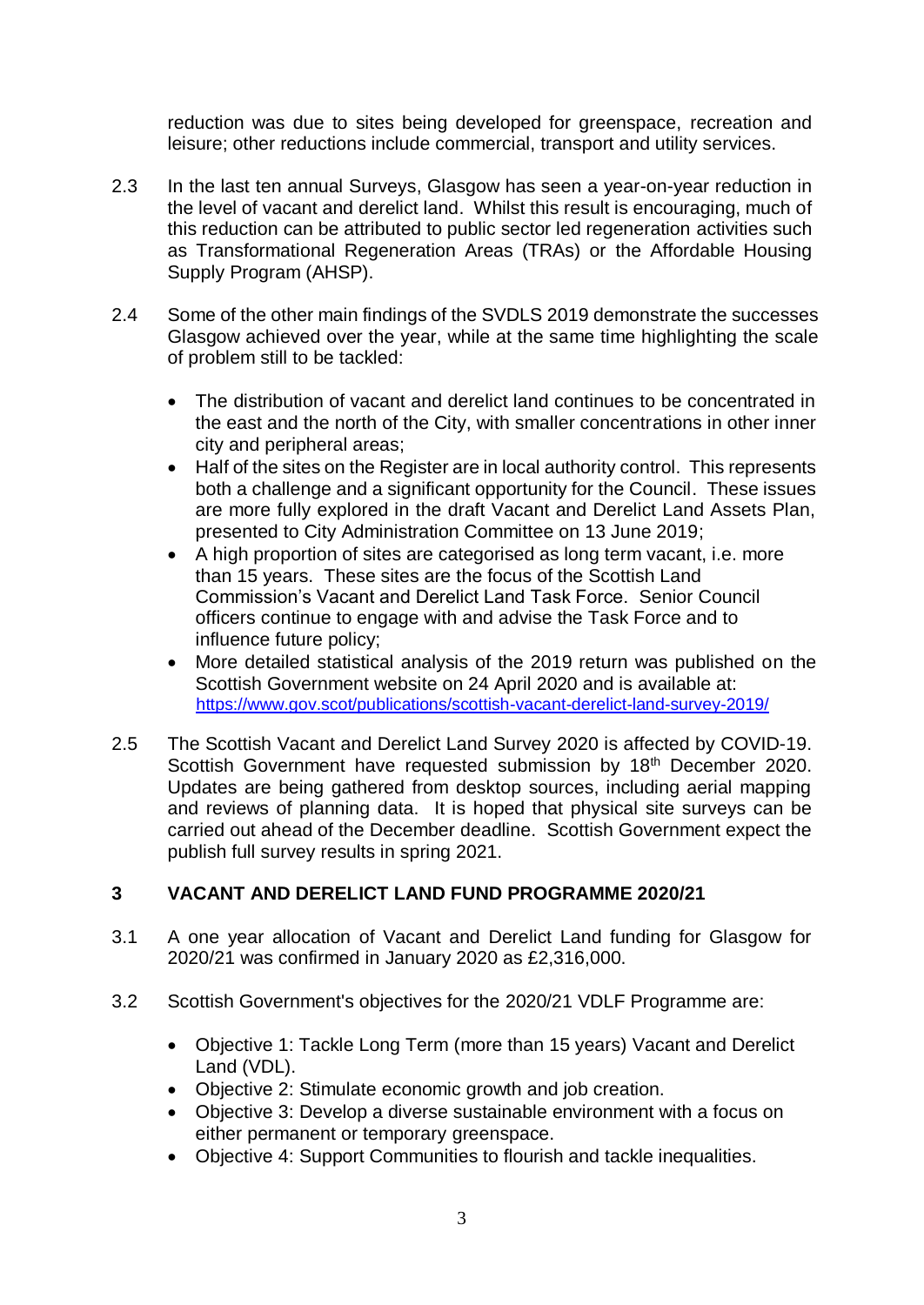- 3.3 Glasgow City Council submitted an outline Delivery Plan to Scottish Government in February 2020, and a full Delivery Plan in July 2020*.* This was approved by Scottish Government on 17<sup>th</sup> September 2020, and a grant offer letter was received on that date.
- 3.4 Appendix 1 outlines the projects for the 2020/21 Programme and their proposed funding allocations. In developing this Programme, officers have taken account of the requirement for projects to meet Scottish Government's stated criteria and has focused on:
	- Remediation and/or decontamination of the former brownfield and industrial sites;
	- Continued resources to assist in the relocation of showpeople sites and families, to in turn facilitate the development of a key riverfront housing-led regeneration project;
	- Support for the Council's Food Growing Strategy, by investigating and developing vacant sites for food growing;
	- New and enhanced greenspace to benefit both existing and planned communities in areas of multiple deprivation;
	- Continue recent VDLF investment and projects with Clyde Gateway and the Glasgow Canal Regeneration Partnership;
	- Detailed investigations into a number of sites in the north of the city.
- 3.5 The 2020/21 Programme has potential to contribute towards an estimated 61.09 hectares of vacant and derelict land being investigated and/or treated.
- 3.6 It is clear that if Glasgow is to continue to reduce vacant and derelict land continued support from Scottish Government in the form of VDLF, and other measures, is required. Council continues to lobby Government for a multi-year award and relaxation of the 15-year site-eligibility rule, as well as engaging with the Scottish Land Commission Task Force.

## **4 CONCLUSIONS**

4.1 Glasgow's Vacant and Derelict Land Survey results for 2019 demonstrate that the City continues to make significant progress in tackling vacant and derelict land in the city.

The 2020/21 Vacant and Derelict Land funding allocation from Scottish Government will help facilitate ongoing investment by the public and private sectors. However, it is clear that there is a need for action by way of:

- continued public sector investment to remediate sites for beneficial use, particularly housing-led regeneration projects, economic development, and temporary greening; and
- continued support for the private sector, to address constraints to development of vacant sites.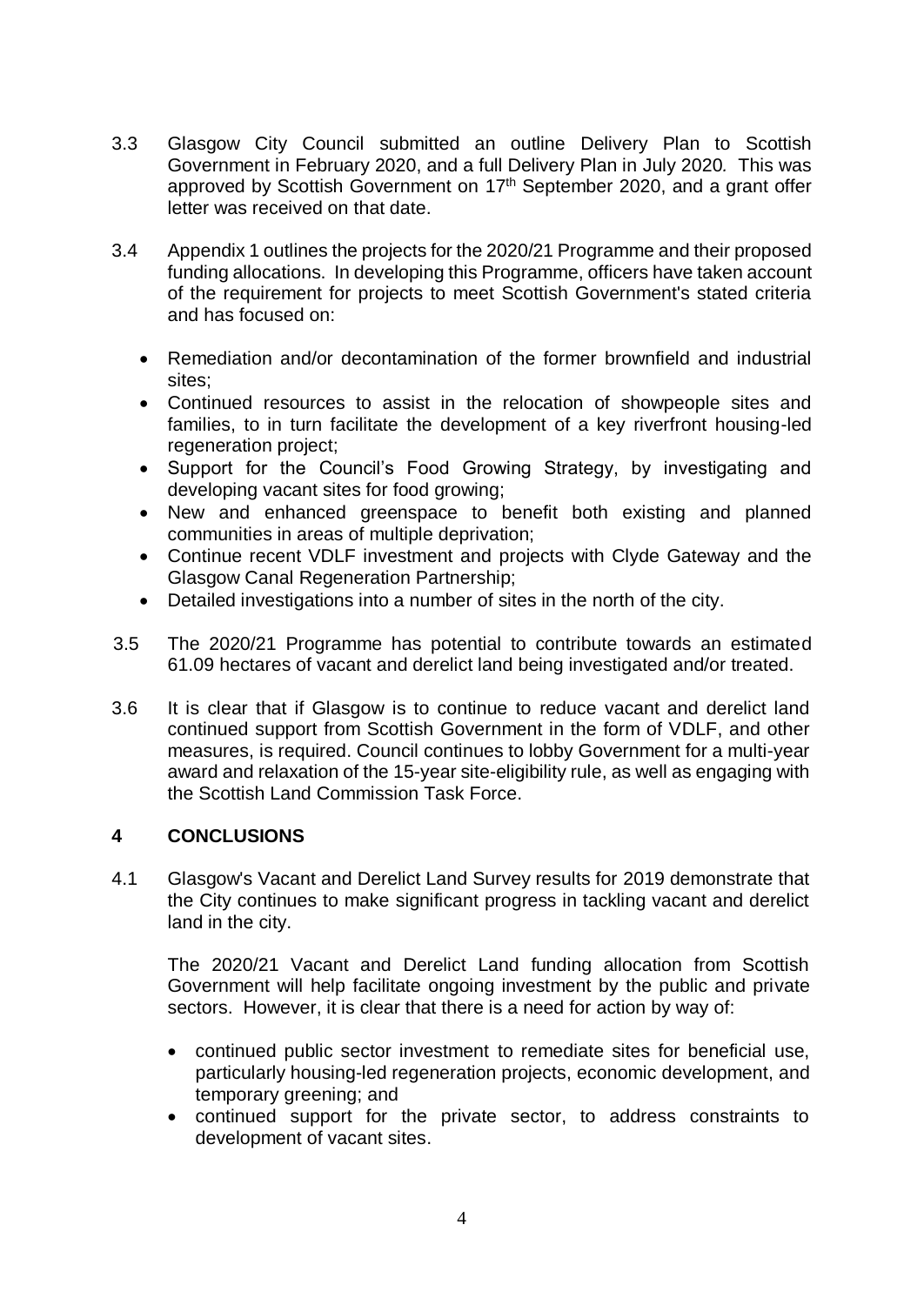4.2 Development and Regeneration Services will continue therefore to engage with Scottish Government on future levels and sustainability of VDL funding, and will continue to develop new and innovative partnership approaches, and technical solutions, to land reclamation and development in the City.

### **5. Policy and Resource Implications**

### **Resource Implications:**

| Financial:                     | Capital Investment of £2,316,000 funded from<br><b>Scottish Government</b>                                                                                                                                                                                                                                                                                                                                                                                      |
|--------------------------------|-----------------------------------------------------------------------------------------------------------------------------------------------------------------------------------------------------------------------------------------------------------------------------------------------------------------------------------------------------------------------------------------------------------------------------------------------------------------|
| Legal:                         | No new legal issues.                                                                                                                                                                                                                                                                                                                                                                                                                                            |
| Personnel:                     | No Personnel Issues.                                                                                                                                                                                                                                                                                                                                                                                                                                            |
| Procurement:                   | No procurement issues.                                                                                                                                                                                                                                                                                                                                                                                                                                          |
| <b>Council Strategic Plan:</b> | The VDLF Funding Program supports the<br>following strategic themes: -                                                                                                                                                                                                                                                                                                                                                                                          |
|                                | A Thriving Economy:                                                                                                                                                                                                                                                                                                                                                                                                                                             |
|                                | Priority 4: Maximise what the council<br>can do through its community benefit<br>clauses to secure jobs and training<br>opportunities for Glaswegians and Small<br>businesses and look at ways that these<br>clauses can be strengthened.<br>Priority 5: Use our initiatives and<br>procurement to ensure that fair<br>employment practices.                                                                                                                    |
|                                | <b>Resilient and Empowered Neighbourhoods:</b>                                                                                                                                                                                                                                                                                                                                                                                                                  |
|                                | Priority 74: Develop a more integrated<br>$\bullet$<br>approach to how we use our policies,<br>assets and resources to improve<br>community empowerment,<br>neighbourhoods and delivering equality.<br>Priority 78: Deliver a programme of<br>investment in new or refurbished<br>community facilities.<br>Priority 79: Encourage the development<br>of trusts, social and community<br>enterprises to support community<br>ownership and management of assets. |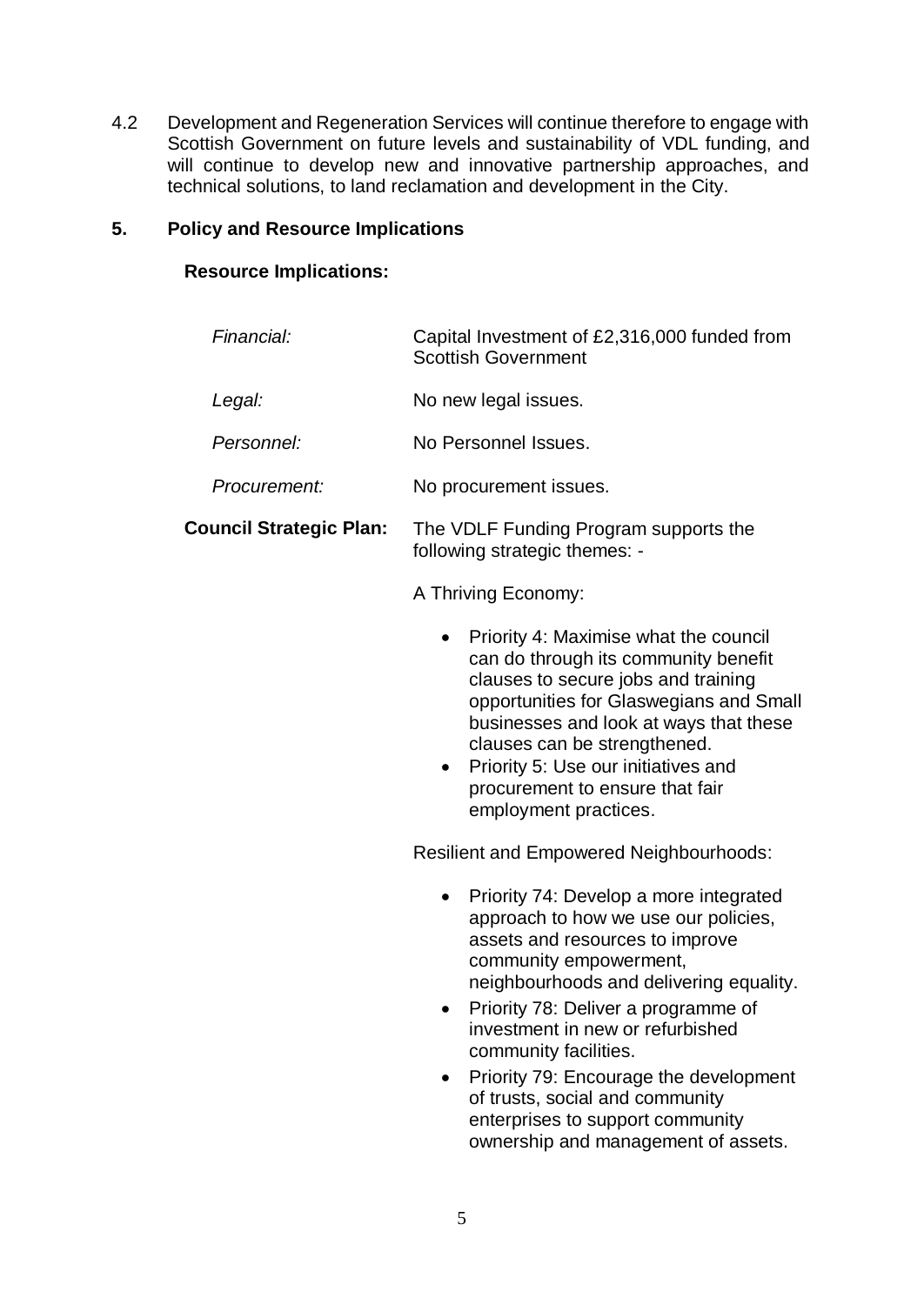• Priority 80: Deliver the Glasgow Housing Strategy, including utilising funding from the Scottish Government and development partners to step up progress on the city's priority Transformation Regeneration Areas and Development Framework Areas.

#### **Equality and Socio-Economic Impacts:**

| Does the proposal<br>support the<br><b>Council's Equality</b><br>Outcomes 2017-21                  | No, but see below.                                                                                                                                                             |
|----------------------------------------------------------------------------------------------------|--------------------------------------------------------------------------------------------------------------------------------------------------------------------------------|
| What are the<br>potential equality<br>impacts as a result<br>Of this report?                       | None, however as a condition of grant all projects<br>are required to observe the provisions of the<br>Equality Scotland Act 2010.                                             |
| Please highlight if<br>the policy/proposal<br>will help address<br>socio economic<br>disadvantage. | These projects will have positive socio economic<br>impact in areas of deprivation, and help to<br>address disadvantage and promote inclusive<br>growth.                       |
| <b>Sustainability Impacts:</b>                                                                     |                                                                                                                                                                                |
| Environmental:                                                                                     | The targeted VDLF program will help reduce the<br>extent of vacant and derelict land present in the<br>city.                                                                   |
| Social, including<br>Article 19<br>opportunities:                                                  | A wide range of community benefits and training<br>and employment opportunities will be gained as a<br>result of works carried out through VDLF<br>resources.                  |
| Economic:                                                                                          | Vacant and derelict land has a blighting effect on<br>investment in the City. A targeted VDL<br>Programme has a direct positive impact on<br>delivery of economic development. |

#### **Privacy and Data Protection impacts:**

#### **6. Recommendations:**

It is recommended that Committee:

None.